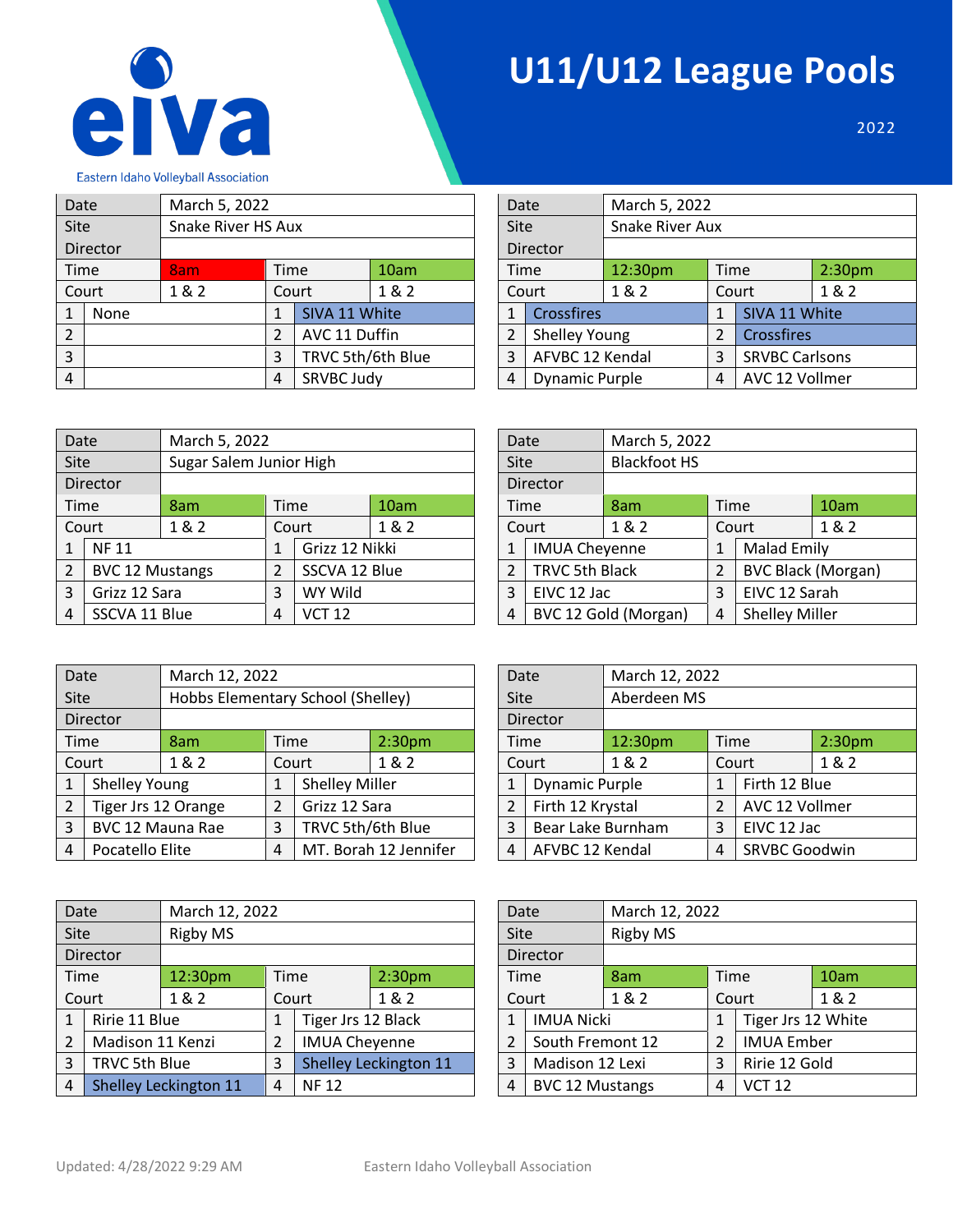| Date           |          |             | March 12, 2022 |                     |      |  | Date        |                         | March 19, 2022          |      |                 |                    |  |
|----------------|----------|-------------|----------------|---------------------|------|--|-------------|-------------------------|-------------------------|------|-----------------|--------------------|--|
| Site           |          | Aberdeen MS |                |                     |      |  | <b>Site</b> |                         | Snake River Junior High |      |                 |                    |  |
|                | Director |             |                |                     |      |  |             | Director                |                         |      |                 |                    |  |
|                | Time     | 8am         | <b>Time</b>    |                     | 10am |  | Time        |                         | 10am                    | Time |                 | 2:30 <sub>pm</sub> |  |
|                | Court    | 1&2         |                | Court               | 1&2  |  |             | Court                   | 1&2                     |      | 1&2<br>Court    |                    |  |
|                | U10      |             |                | EIVC 12 Sarah       |      |  |             | Ririe 12 Gold           |                         |      | SIVA 11 White   |                    |  |
| $\overline{2}$ |          |             | $\overline{2}$ | AVC 11 Duffin       |      |  |             | <b>SRVBC Bouse/Vera</b> |                         |      | West Side Royer |                    |  |
| 3              |          |             | 3              | <b>Malad Alicia</b> |      |  | 3           | BVC 11 Jessica          |                         | 3    | SRVBC Judy      |                    |  |
| $\overline{4}$ |          |             | 4              | AFVBC 12 Cathy      |      |  | 4           | Madison 11 Kenzi        |                         | 4    |                 |                    |  |

| Date           |                         | March 19, 2022 |                         |                 |                    |  |  |  |  |
|----------------|-------------------------|----------------|-------------------------|-----------------|--------------------|--|--|--|--|
| Site           |                         |                | Snake River Junior High |                 |                    |  |  |  |  |
|                | Director                |                |                         |                 |                    |  |  |  |  |
| Time           |                         | 10am           | Time                    |                 | 2:30 <sub>pm</sub> |  |  |  |  |
|                | Court                   | 1 & 2          |                         | Court           | 1 & 2              |  |  |  |  |
| $\mathbf{1}$   | Ririe 12 Gold           |                | 1                       | SIVA 11 White   |                    |  |  |  |  |
| $\overline{2}$ | <b>SRVBC Bouse/Vera</b> |                | 2                       | West Side Royer |                    |  |  |  |  |
| 3              | BVC 11 Jessica          |                | 3                       | SRVBC Judy      |                    |  |  |  |  |
| 4              | Madison 11 Kenzi        |                |                         | <b>NF11</b>     |                    |  |  |  |  |

| Date           |          | March 19, 2022 |   |                                   |                   | Date |                     | March 19, 2022 |                    |                     |                     |  |
|----------------|----------|----------------|---|-----------------------------------|-------------------|------|---------------------|----------------|--------------------|---------------------|---------------------|--|
| <b>Site</b>    |          |                |   | Hobbs Elementary School (Shelley) |                   | Site |                     | Skyline HS Aux |                    |                     |                     |  |
|                | Director |                |   |                                   |                   |      | Director            |                |                    |                     |                     |  |
|                | Time     | 8am            |   | Time                              | 10am              | Time |                     | 8am            | Time               |                     |                     |  |
|                | Court    | 1&2            |   | Court                             | 1 & 2             |      | Court               | 1&2            | Court              |                     | 1&2                 |  |
|                | No one   |                | 1 | Firth 11 Megan                    |                   | 1    | Grizz 12 Nikki      |                |                    | <b>Malad Alicia</b> |                     |  |
| $\overline{2}$ |          |                | 2 |                                   | Bear Lake Burnham | 2    | <b>IMUA Allison</b> |                |                    |                     | MT. Borah 12 Kashia |  |
| 3              |          |                | 3 | <b>NF12</b>                       |                   | 3    | BVC 11 Ally         |                | 3                  | Salmon 12 Black     |                     |  |
| 4              |          |                | 4 | WSW Nichole 12                    |                   | 4    | SSCVA 11 Blue       |                | <b>VCT 12</b><br>4 |                     |                     |  |

| Date |                        | March 19, 2022      |      |                      |         |                | Date        |                         | March 26, 2022 |                            |                 |                       |  |
|------|------------------------|---------------------|------|----------------------|---------|----------------|-------------|-------------------------|----------------|----------------------------|-----------------|-----------------------|--|
| Site |                        | <b>Blackfoot HS</b> |      |                      |         |                | <b>Site</b> |                         | Skyline HS     |                            |                 |                       |  |
|      | Director               |                     |      |                      |         |                | Director    |                         |                |                            |                 |                       |  |
|      | Time                   | 8am                 | Time |                      | 12:30pm |                |             | Time                    | 8am            | Time                       |                 | 10am                  |  |
|      | Court                  | 1&2                 |      | Court                | 1 & 2   |                |             | Court                   | 1&2            |                            | Court           | 1&2                   |  |
| 1    | RVJ 12 Hardinger       |                     |      | RVJ 12 Arave         |         |                |             | Dynamic Purple          |                | 1                          | Firth 12 Blue   |                       |  |
| 2    | <b>SRVBC Carlsons</b>  |                     |      | BVC 12 Mauna Rae     |         | $\overline{2}$ |             | <b>SRVBC Bouse/Vera</b> |                | 2                          |                 | MT. Borah 12 Jennifer |  |
| 3    | Madison 12 Lexi        |                     | 3    | <b>Malad Emily</b>   |         | 3              |             | RVJ 12 Hardinger        |                | 3                          | Salmon 12 Black |                       |  |
| 4    | <b>BVC 12 Mustangs</b> |                     | 4    | <b>SRVBC Goodwin</b> |         | 4              |             | Firth 12 Krystal        |                | <b>SRVBC Carlsons</b><br>4 |                 |                       |  |

| Date           |                     | March 19, 2022 |       |                     |                     |  |  |
|----------------|---------------------|----------------|-------|---------------------|---------------------|--|--|
| <b>Site</b>    |                     | Skyline HS Aux |       |                     |                     |  |  |
|                | Director            |                |       |                     |                     |  |  |
| Time           |                     | 8am            | Time  |                     | 10am                |  |  |
|                | Court               | 1 & 2          | Court |                     | 1 & 2               |  |  |
| 1              | Grizz 12 Nikki      |                | 1     | <b>Malad Alicia</b> |                     |  |  |
| $\overline{2}$ | <b>IMUA Allison</b> |                | 2     |                     | MT. Borah 12 Kashia |  |  |
| 3              | BVC 11 Ally         |                |       | Salmon 12 Black     |                     |  |  |
| 4              | SSCVA 11 Blue       |                |       | <b>VCT 12</b>       |                     |  |  |

| Date                  |                       | March 26, 2022 |                |                       |                       |  |
|-----------------------|-----------------------|----------------|----------------|-----------------------|-----------------------|--|
| <b>Site</b>           |                       | Skyline HS     |                |                       |                       |  |
|                       | Director              |                |                |                       |                       |  |
| Time                  |                       | 8am            | Time           |                       | 10am                  |  |
|                       | Court                 | 1 & 2          | Court          |                       | 1 & 2                 |  |
| $\mathbf{1}$          | <b>Dynamic Purple</b> |                | 1              | Firth 12 Blue         |                       |  |
| $\overline{2}$        | SRVBC Bouse/Vera      |                | $\overline{2}$ |                       | MT. Borah 12 Jennifer |  |
| 3<br>RVJ 12 Hardinger |                       |                | 3              | Salmon 12 Black       |                       |  |
| Firth 12 Krystal<br>4 |                       |                | 4              | <b>SRVBC Carlsons</b> |                       |  |

| Date           |                                           |                   | March 26, 2022 |         |                  |                | Date           |                   | April 2, 2022       |       |                      |  |  |
|----------------|-------------------------------------------|-------------------|----------------|---------|------------------|----------------|----------------|-------------------|---------------------|-------|----------------------|--|--|
| Site           |                                           | <b>Madison HS</b> |                |         |                  |                | Site           |                   | Skyline HS Main gym |       |                      |  |  |
|                | Director                                  |                   |                |         |                  | Director       |                |                   |                     |       |                      |  |  |
| Time<br>8am    |                                           | Time              |                | 10am    | Time             |                |                | 8am               | Time                |       | 10am                 |  |  |
| Court          |                                           | 1 & 2             |                | Court   | 1 & 2            | Court          |                | 1 & 2             |                     | Court | 1 & 2                |  |  |
| 1              | SSCVA 12 White                            |                   | 1              | WY Wild |                  |                | 1              | <b>IMUA Nicki</b> |                     |       | <b>IMUA Cheyenne</b> |  |  |
| $\overline{2}$ | Ririe 11 Blue<br>2<br><b>NF12</b>         |                   |                |         | 2                | Grizz 12 Sara  |                |                   | Grizz 12 Nikki      |       |                      |  |  |
| 3              | Firth 11 Megan<br>Ririe 12 Gold<br>3      |                   |                | 3       |                  | SSCVA 12 White |                | TRVC 5th Blue     |                     |       |                      |  |  |
| 4              | South Fremont 12<br>Salmon 12 Orange<br>4 |                   |                | 4       | RVJ 12 Hardinger |                | $\overline{4}$ |                   | MT. Borah 12 Kashia |       |                      |  |  |

| Date                  |                   | April 2, 2022       |       |                      |      |  |  |
|-----------------------|-------------------|---------------------|-------|----------------------|------|--|--|
| Site                  |                   | Skyline HS Main gym |       |                      |      |  |  |
|                       | Director          |                     |       |                      |      |  |  |
| Time                  |                   | 8am                 | Time  |                      | 10am |  |  |
|                       | Court             | 1 & 2               | Court |                      | 1&2  |  |  |
| 1                     | <b>IMUA Nicki</b> |                     | 1     | <b>IMUA Cheyenne</b> |      |  |  |
| $\overline{2}$        | Grizz 12 Sara     |                     | 2     | Grizz 12 Nikki       |      |  |  |
| 3                     | SSCVA 12 White    |                     |       | <b>TRVC 5th Blue</b> |      |  |  |
| RVJ 12 Hardinger<br>4 |                   |                     | 4     | MT. Borah 12 Kashia  |      |  |  |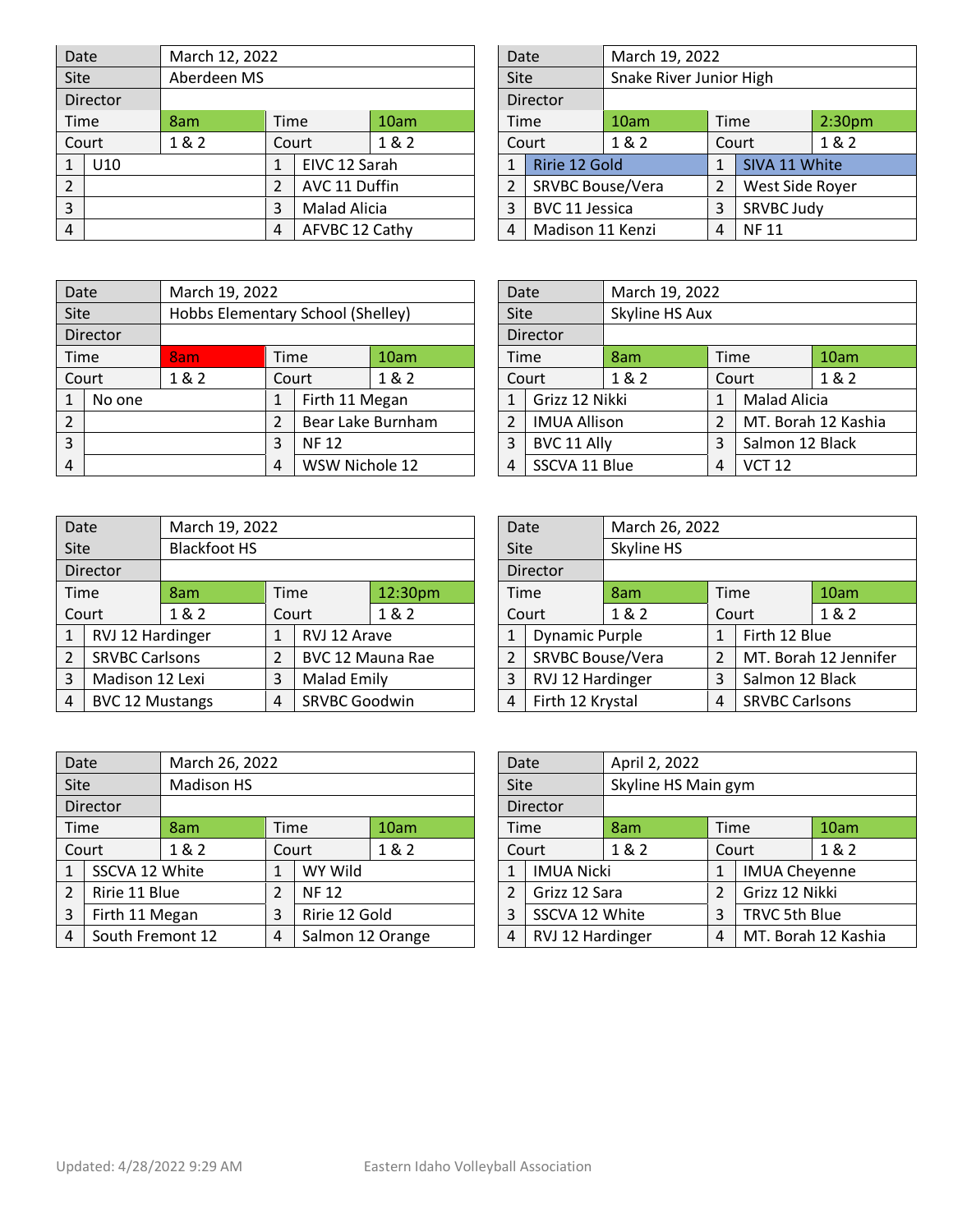| Date                 |                       | April 2, 2022                     |                |                      |      |          | Date                |                 | April 2, 2022      |                    |                 |       |
|----------------------|-----------------------|-----------------------------------|----------------|----------------------|------|----------|---------------------|-----------------|--------------------|--------------------|-----------------|-------|
| <b>Site</b>          |                       | Hobbs Elementary School (Shelley) |                |                      |      |          | <b>Site</b>         |                 | <b>Highland HS</b> |                    |                 |       |
|                      | Director              |                                   |                |                      |      | Director |                     |                 |                    |                    |                 |       |
| 12:30pm<br>Time      |                       | Time                              |                | 2:30 <sub>pm</sub>   | Time |          | 12:30pm             | Time            |                    | 2:30 <sub>pm</sub> |                 |       |
| 1 & 2<br>Court       |                       |                                   |                | Court                | 1&2  |          |                     | Court           | 3 & 4              |                    | Court           | 3 & 4 |
|                      | BVC 11 Jessica        |                                   | 1              | Tigers Jr 12 white   |      |          |                     | SIVA 12 White   |                    |                    | SIVA 12 White   |       |
| $\overline{2}$       | SSCVA 11 Blue         |                                   | $\overline{2}$ | <b>Shelley Young</b> |      |          |                     | EIVC 12 Sarah   |                    |                    | EIVC 12 Jac     |       |
| 3                    | <b>Shelley Miller</b> |                                   | 3              | SSCVA 12 Blue        |      |          | 3                   | AFVBC 12 Kendal |                    | 3                  | West Side Royer |       |
| <b>IMUA Liz</b><br>4 |                       | 4                                 | <b>NF11</b>    |                      |      | 4        | Tiger Jrs 12 Orange |                 | 4                  | AVC 12 Vollmer     |                 |       |

| Date           |                     | April 2, 2022      |              |                 |                    |
|----------------|---------------------|--------------------|--------------|-----------------|--------------------|
| Site           |                     | <b>Highland HS</b> |              |                 |                    |
|                | Director            |                    |              |                 |                    |
| Time           |                     | 12:30pm            | Time         |                 | 2:30 <sub>pm</sub> |
|                | Court               | 3 & 4              | Court        |                 | 3 & 4              |
| 1              | SIVA 12 White       |                    | $\mathbf{1}$ | SIVA 12 White   |                    |
| $\overline{2}$ | EIVC 12 Sarah       |                    | 2            | EIVC 12 Jac     |                    |
| 3              | AFVBC 12 Kendal     |                    | 3            | West Side Royer |                    |
| 4              | Tiger Jrs 12 Orange |                    |              | AVC 12 Vollmer  |                    |

| Date |                    | April 2, 2022         |      |                  |                    |       |             | Date                | April 2, 2022     |       |      |  |
|------|--------------------|-----------------------|------|------------------|--------------------|-------|-------------|---------------------|-------------------|-------|------|--|
| Site |                    | Thunder Ridge HS      |      |                  |                    |       | <b>Site</b> |                     | <b>Madison HS</b> |       |      |  |
|      | Director           |                       |      |                  |                    |       | Director    |                     |                   |       |      |  |
|      | Time               | 10am                  | Time |                  | 2:30 <sub>pm</sub> | Time  |             | 12:30pm             | Time              |       | 2:30 |  |
|      | Court              | 3 & 4<br>3&4<br>Court |      |                  |                    | Court | 3 & 4       |                     | Court             | 3 & 4 |      |  |
|      | SIVA 12 Gray       |                       |      | SIVA 12 Gray     |                    |       | 1           | <b>IMUA Allison</b> |                   | 1     | U10  |  |
| 2    | TRVC 5th/6th Blue  |                       | 2    | RVJ 11 Cook      |                    |       |             | Madison 11 Kenzi    |                   | 2     |      |  |
| 3    | Madison 12 Lexi    |                       | 3    | South Fremont 12 |                    |       | 3           | <b>NF12</b>         |                   | 3     |      |  |
| 4    | Tiger Jrs 12 Black |                       | 4    |                  | TRVC 4/5th Silver  |       | 4           | WSW Nichole 12      |                   | 4     |      |  |

| Date           |                                  | April 2, 2022        |              |     |                 |                  |                | Date                  | April 9, 2022 |                                   |     |  |
|----------------|----------------------------------|----------------------|--------------|-----|-----------------|------------------|----------------|-----------------------|---------------|-----------------------------------|-----|--|
| <b>Site</b>    |                                  | <b>Bonneville HS</b> |              |     |                 |                  | Site           |                       |               | Hobbs Elementary School (Shelley) |     |  |
|                | Director                         |                      |              |     | Director        |                  |                |                       |               |                                   |     |  |
|                | Time                             | 8am                  | Time<br>10am |     |                 | Time             | 8am            | Time                  |               | 10am                              |     |  |
|                | Court<br>1 & 2<br>1 & 2<br>Court |                      |              |     |                 | Court            | 1&2            |                       | Court         | 1&2                               |     |  |
|                | BVC 12 Mauna Rae                 |                      |              | U10 |                 |                  | 1              | <b>Shelley Miller</b> |               |                                   | U10 |  |
| $\overline{2}$ | TRVC 5th Black                   |                      | 2            |     |                 |                  | $\overline{2}$ | Crossfires 12         |               | $\overline{2}$                    |     |  |
| 3              | RVJ 12 Arave                     | 3                    |              |     | 3               | SRVBC Bouse/Vera |                | 3                     |               |                                   |     |  |
| 4              | <b>IMUA Debby</b><br>4           |                      |              | 4   | <b>IMUA Liz</b> |                  | 4              |                       |               |                                   |     |  |

| Date        |                     | April 2, 2022     |       |                 |       |
|-------------|---------------------|-------------------|-------|-----------------|-------|
| <b>Site</b> |                     | <b>Madison HS</b> |       |                 |       |
|             | Director            |                   |       |                 |       |
| Time        |                     | 12:30pm           | Time  |                 | 2:30  |
|             | Court               | 3 & 4             | Court |                 | 3 & 4 |
| 1           | <b>IMUA Allison</b> |                   | 1     | U <sub>10</sub> |       |
| 2           | Madison 11 Kenzi    |                   | 2     |                 |       |
| 3           | <b>NF12</b>         |                   |       |                 |       |
| 4           | WSW Nichole 12      |                   |       |                 |       |

| Date           |                         | April 9, 2022                     |                |                 |       |  |  |  |
|----------------|-------------------------|-----------------------------------|----------------|-----------------|-------|--|--|--|
| Site           |                         | Hobbs Elementary School (Shelley) |                |                 |       |  |  |  |
|                | Director                |                                   |                |                 |       |  |  |  |
| Time           |                         | 8am                               | Time           |                 | 10am  |  |  |  |
| Court          |                         | 1 & 2                             | Court          |                 | 1 & 2 |  |  |  |
| 1              | <b>Shelley Miller</b>   |                                   | $\mathbf 1$    | U <sub>10</sub> |       |  |  |  |
| $\overline{2}$ | Crossfires 12           |                                   | $\mathfrak{p}$ |                 |       |  |  |  |
| 3              | <b>SRVBC Bouse/Vera</b> |                                   | 3              |                 |       |  |  |  |
| 4              | <b>IMUA Liz</b>         |                                   |                |                 |       |  |  |  |

| Date           |                                        | April 9, 2022                             |                |                     |                   |                 |      | Date                | April 9, 2022    |      |                    |       |  |
|----------------|----------------------------------------|-------------------------------------------|----------------|---------------------|-------------------|-----------------|------|---------------------|------------------|------|--------------------|-------|--|
| Site           |                                        | Farnsworth MS (Rigby)                     |                |                     |                   |                 | Site |                     | Thunder Ridge HS |      |                    |       |  |
|                | Director                               |                                           |                |                     |                   | Director        |      |                     |                  |      |                    |       |  |
| Time<br>8am    |                                        |                                           | Time           | 10am                |                   |                 | Time | 12:30 <sub>pm</sub> |                  | Time | 2:30 <sub>pm</sub> |       |  |
|                | Court<br>1 & 2                         |                                           |                | 1&2<br>Court        |                   |                 |      | Court               | 3 & 4            |      | Court              | 3 & 4 |  |
| $\mathbf{1}$   | <b>IMUA Debby</b>                      |                                           | 1              | <b>IMUA Allison</b> |                   |                 |      | RVJ 12 Arave        |                  |      | U10                |       |  |
| $\overline{2}$ | <b>NF12</b>                            |                                           | $\overline{2}$ | <b>NF11</b>         |                   |                 |      | Tiger Jrs 12 Black  |                  |      |                    |       |  |
| 3              |                                        | TRVC 5th Blue<br>MT. Borah 12 Kashia<br>3 |                |                     | 3                 | Salmon 12 Black |      | 3                   |                  |      |                    |       |  |
| 4              | Salmon 12 Orange<br><b>VCT 12</b><br>4 |                                           |                | 4                   | TRVC 4/5th Silver |                 | 4    |                     |                  |      |                    |       |  |

| Date |                    | April 9, 2022    |       |                 |                    |  |  |  |
|------|--------------------|------------------|-------|-----------------|--------------------|--|--|--|
| Site |                    | Thunder Ridge HS |       |                 |                    |  |  |  |
|      | Director           |                  |       |                 |                    |  |  |  |
|      | Time               | 12:30pm          | Time  |                 | 2:30 <sub>pm</sub> |  |  |  |
|      | Court              | 3 & 4            | Court |                 | 3 & 4              |  |  |  |
| 1    | RVJ 12 Arave       |                  | 1     | U <sub>10</sub> |                    |  |  |  |
| 2    | Tiger Jrs 12 Black |                  |       |                 |                    |  |  |  |
| 3    | Salmon 12 Black    |                  |       |                 |                    |  |  |  |
| 4    | TRVC 4/5th Silver  |                  |       |                 |                    |  |  |  |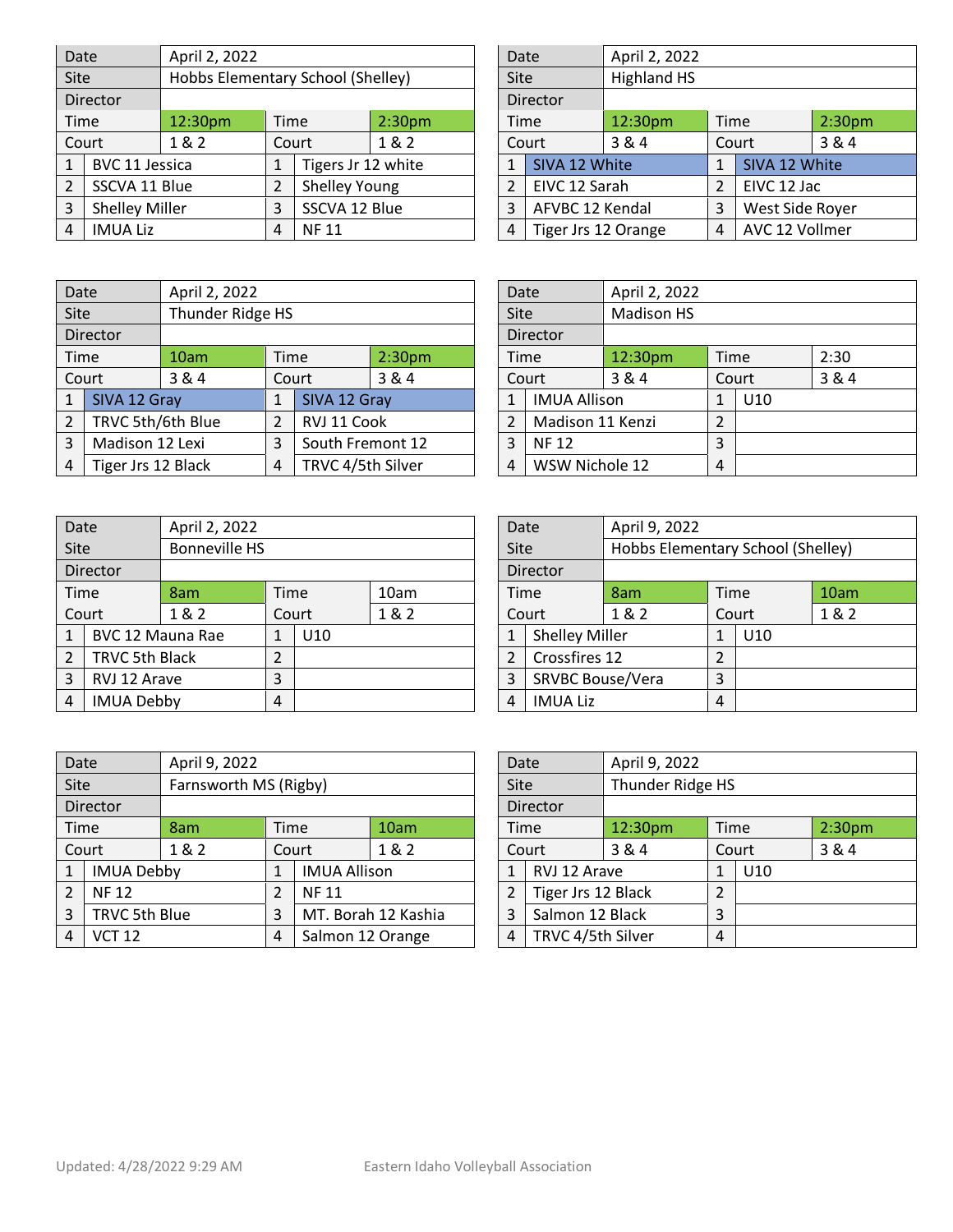| Date      | April 9, 2022                            |                                                   |  |                    |                                                                                                        | Date |                 | April 9, 2022                     |                                                                 |                           |                    |  |
|-----------|------------------------------------------|---------------------------------------------------|--|--------------------|--------------------------------------------------------------------------------------------------------|------|-----------------|-----------------------------------|-----------------------------------------------------------------|---------------------------|--------------------|--|
|           |                                          |                                                   |  |                    |                                                                                                        |      |                 | Hobbs Elementary School (Shelley) |                                                                 |                           |                    |  |
|           |                                          |                                                   |  |                    |                                                                                                        |      |                 |                                   |                                                                 |                           |                    |  |
|           | 8am                                      |                                                   |  | 2:30 <sub>pm</sub> |                                                                                                        |      |                 | 12:30pm                           |                                                                 |                           | 2:30 <sub>pm</sub> |  |
|           | 1 & 2                                    |                                                   |  | 1 & 2              |                                                                                                        |      | 1&2             |                                   |                                                                 |                           | 1&2                |  |
|           |                                          |                                                   |  |                    |                                                                                                        |      |                 |                                   |                                                                 | Shelley Young             |                    |  |
| Burley 12 |                                          |                                                   |  |                    |                                                                                                        |      |                 |                                   | 2                                                               | <b>IMUA Ember</b>         |                    |  |
|           |                                          | 3                                                 |  |                    |                                                                                                        | 3    |                 |                                   | 3                                                               | <b>BVC Black (Morgan)</b> |                    |  |
|           |                                          | Tiger Jrs 12 Orange<br>4                          |  |                    | 4                                                                                                      |      | AFVBC 12 Kendal |                                   | MT. Borah 12 Jennifer                                           |                           |                    |  |
|           | <b>Site</b><br>Director<br>Time<br>Court | RVJ 11 cook<br>Firth 12 Krystal<br>AFVBC 12 Cathy |  | Time<br>Court      | JR Simplot Elementary (American Falls)<br><b>Malad Emily</b><br>Bear Lake Burnham<br>AFVBC 11 Krisanne |      |                 | Site<br>Director<br>Time<br>Court | BVC 12 Gold (Morgan)<br>Tiger Jrs 12 White<br>Shelley Van Orden | 4                         | Time<br>Court      |  |

| Date           |                    | April 9, 2022                     |               |                           |                       |  |  |
|----------------|--------------------|-----------------------------------|---------------|---------------------------|-----------------------|--|--|
| Site           |                    | Hobbs Elementary School (Shelley) |               |                           |                       |  |  |
|                | Director           |                                   |               |                           |                       |  |  |
| Time           |                    | 12:30pm                           | Time          |                           | 2:30 <sub>pm</sub>    |  |  |
|                | Court              | 1 & 2                             |               | 1 & 2<br>Court            |                       |  |  |
| $\mathbf{1}$   |                    | BVC 12 Gold (Morgan)              | 1             | <b>Shelley Young</b>      |                       |  |  |
| $\overline{2}$ | Tiger Jrs 12 White |                                   | $\mathcal{L}$ | <b>IMUA Ember</b>         |                       |  |  |
| 3              | Shelley Van Orden  |                                   |               | <b>BVC Black (Morgan)</b> |                       |  |  |
| 4              | AFVBC 12 Kendal    |                                   |               |                           | MT. Borah 12 Jennifer |  |  |

| Date           |                       | April 16, 2022                    |      |       |                    | Date |                      | April 16, 2022              |             |                        |      |
|----------------|-----------------------|-----------------------------------|------|-------|--------------------|------|----------------------|-----------------------------|-------------|------------------------|------|
| <b>Site</b>    |                       | Hobbs Elementary School (Shelley) |      |       |                    | Site |                      | <b>Water Springs School</b> |             |                        |      |
|                | Director              |                                   |      |       |                    |      | Director             |                             |             |                        |      |
|                | Time                  | 12:30pm                           | Time |       | 2:30 <sub>pm</sub> | Time |                      | 8am                         | <b>Time</b> |                        | 10am |
|                | Court                 | 1 & 2                             |      | Court | 1&2                |      | Court                | 1&2<br>Court                |             |                        | 1&2  |
| 1              | <b>Shelley Miller</b> |                                   |      | U10   |                    |      | <b>IMUA Cheyenne</b> |                             |             | TRVC 4/5th Silver      |      |
| $\overline{2}$ | RVJ 12 Arave          |                                   | 2    |       |                    |      | TRVC 5th/6th Blue    |                             |             | Shelley Van Orden      |      |
| 3              | <b>BVC 11 Jessica</b> |                                   | 3    |       |                    | 3    | Ririe 11 Blue        |                             | 3           | <b>BVC 12 Mustangs</b> |      |
| 4              | Pocatello Elite       |                                   | 4    |       |                    | 4    | WSW Nichole 12       |                             | 4           | <b>VCT 12</b>          |      |

| Date           |                   | April 16, 2022 |                |       |       | Date           |                       | April 16, 2022 |                |                       |                    |
|----------------|-------------------|----------------|----------------|-------|-------|----------------|-----------------------|----------------|----------------|-----------------------|--------------------|
| <b>Site</b>    |                   | Aberdeen MS    |                |       |       | Site           |                       | Aberdeen MS    |                |                       |                    |
|                | Director          |                |                |       |       |                | Director              |                |                |                       |                    |
|                | Time              | 8am            | Time           |       | 10am  | Time           |                       | 12:30pm        | Time           |                       | 2:30 <sub>pm</sub> |
|                | Court             | 1 & 2          |                | Court | 1 & 2 |                | Court                 | 1 & 2<br>Court |                | 1&2                   |                    |
|                | AFVBC 11 Krisanne |                | 1              | U10   |       |                | AFVBC 12 Cathy        |                |                | <b>TRVC 6th Black</b> |                    |
| $\overline{2}$ | RVJ 11 cook       |                | $\overline{2}$ |       |       |                | <b>IMUA Liz</b>       |                |                | SRVBC Judy            |                    |
| 3              | SRVBC Bouse/Vera  |                | 3              |       |       | 3              | <b>SRVBC Carlsons</b> |                | 3              | RVJ 12 Hardinger      |                    |
| 4              | AVC 11 Duffin     |                | $\overline{4}$ |       | 4     | AVC 12 Vollmer |                       | 4              | AVC 12 Vollmer |                       |                    |

| Date           |                      | April 16, 2022              |       |                        |      |  |  |
|----------------|----------------------|-----------------------------|-------|------------------------|------|--|--|
| Site           |                      | <b>Water Springs School</b> |       |                        |      |  |  |
|                | Director             |                             |       |                        |      |  |  |
| Time           |                      | 8am                         | Time  |                        | 10am |  |  |
|                | Court                | 1 & 2                       | Court | 1 & 2                  |      |  |  |
| 1              | <b>IMUA Cheyenne</b> |                             | 1     | TRVC 4/5th Silver      |      |  |  |
| $\overline{2}$ | TRVC 5th/6th Blue    |                             | 2     | Shelley Van Orden      |      |  |  |
| 3              | Ririe 11 Blue        |                             | 3     | <b>BVC 12 Mustangs</b> |      |  |  |
| 4              | WSW Nichole 12       |                             |       | <b>VCT 12</b>          |      |  |  |

| Date           |                       | April 16, 2022 |              |                       |                    |  |  |
|----------------|-----------------------|----------------|--------------|-----------------------|--------------------|--|--|
| Site           |                       | Aberdeen MS    |              |                       |                    |  |  |
|                | Director              |                |              |                       |                    |  |  |
| Time           |                       | 12:30pm        | Time         |                       | 2:30 <sub>pm</sub> |  |  |
|                | Court                 | 1 & 2          |              | 1 & 2<br>Court        |                    |  |  |
| $\mathbf{1}$   | AFVBC 12 Cathy        |                | $\mathbf{1}$ | <b>TRVC 6th Black</b> |                    |  |  |
| $\overline{2}$ | <b>IMUA Liz</b>       |                | 2            | SRVBC Judy            |                    |  |  |
| 3              | <b>SRVBC Carlsons</b> |                | 3            | RVJ 12 Hardinger      |                    |  |  |
| 4              | <b>AVC 12 Vollmer</b> |                | 4            | AVC 12 Vollmer        |                    |  |  |

| Date           |                  | April 16, 2022        |   |                      |       |  | April 23, 2022<br>Date |                       |                     |   |       |                    |
|----------------|------------------|-----------------------|---|----------------------|-------|--|------------------------|-----------------------|---------------------|---|-------|--------------------|
| <b>Site</b>    |                  | Shelley High School   |   |                      |       |  | Site                   |                       | <b>Rigby HS Aux</b> |   |       |                    |
|                | Director         |                       |   |                      |       |  |                        | Director              |                     |   |       |                    |
|                | Time             | 8am                   |   | Time                 | 10am  |  |                        | Time                  | 12:30 <sub>pm</sub> |   | Time  | 2:30 <sub>pm</sub> |
|                | Court            | 1&2                   |   | Court                | 1 & 2 |  |                        | Court                 | 1&2                 |   | Court | 1&2                |
| $\mathbf{1}$   |                  | Shelley Leckington 11 | 1 | TRVC 5th Blue        |       |  |                        | Ririe 11 Blue         |                     |   | None  |                    |
| $\overline{2}$ | Madison 11 Kenzi |                       | 2 | South Fremont 12     |       |  |                        | Grizz 12 Nikki        |                     | 2 |       |                    |
| 3              | <b>NF11</b>      |                       | 3 | Ririe 12 Gold        |       |  | 3                      | <b>Dynamic Purple</b> |                     | 3 |       |                    |
| 4              | Grizz 12 Sara    |                       | 4 | <b>Shelley Young</b> |       |  | 4                      | BVC 12 Mauna Rae      |                     | 4 |       |                    |

| Date          |                       |              | April 23, 2022 |       |                    |  |  |  |  |  |
|---------------|-----------------------|--------------|----------------|-------|--------------------|--|--|--|--|--|
| Site          |                       | Rigby HS Aux |                |       |                    |  |  |  |  |  |
|               | <b>Director</b>       |              |                |       |                    |  |  |  |  |  |
| Time          |                       | 12:30pm      | Time           |       | 2:30 <sub>pm</sub> |  |  |  |  |  |
|               | 1 & 2<br>Court        |              |                | Court | 1 & 2              |  |  |  |  |  |
| 1             | Ririe 11 Blue         |              | 1              | None  |                    |  |  |  |  |  |
| $\mathcal{P}$ | Grizz 12 Nikki        |              | 2              |       |                    |  |  |  |  |  |
| 3             | <b>Dynamic Purple</b> |              | 3              |       |                    |  |  |  |  |  |
| 4             | BVC 12 Mauna Rae      |              | 4              |       |                    |  |  |  |  |  |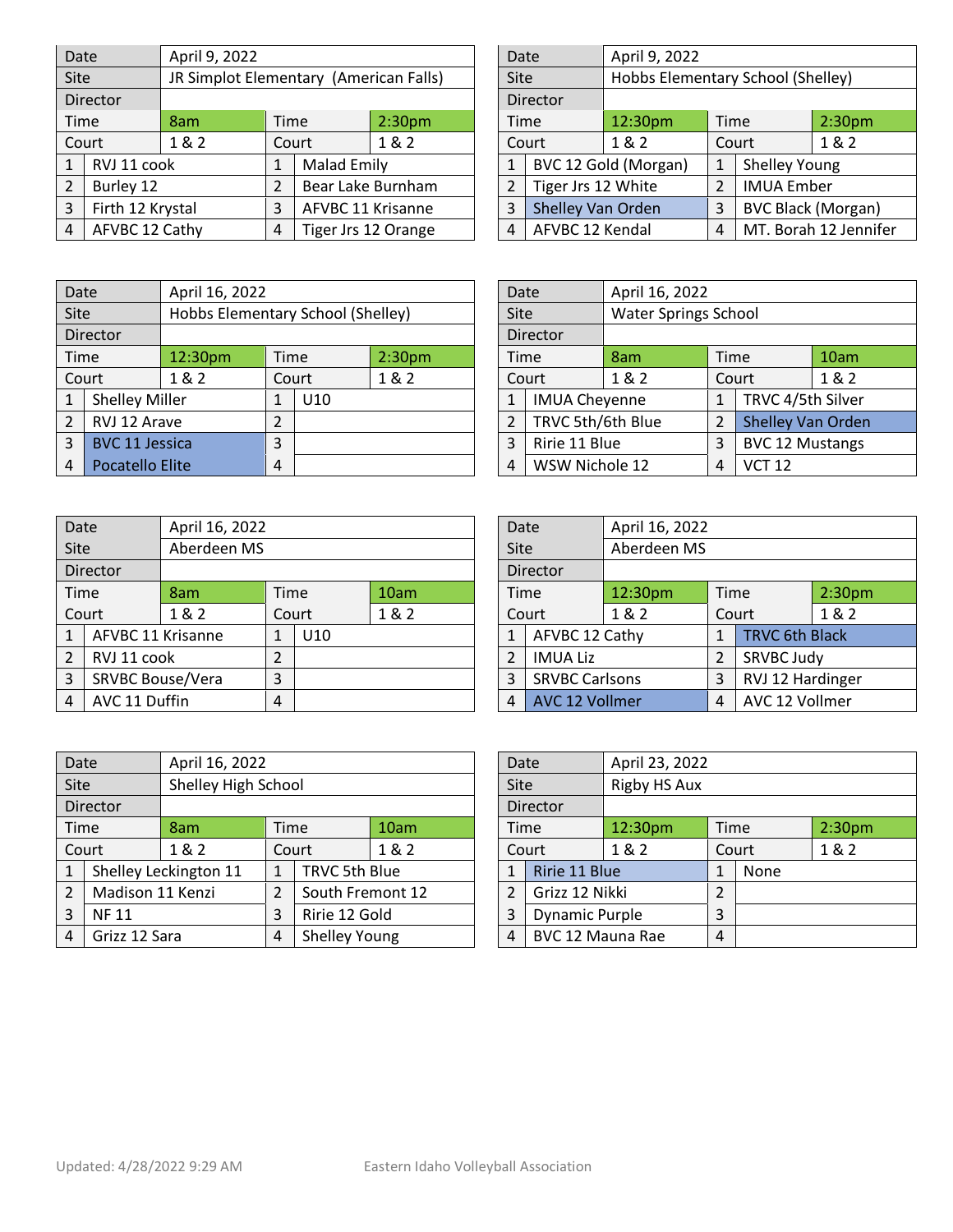| Date           |                       | April 23, 2022              |                |                    |                      |  | Date |                | April 23, 2022           |                         |                     |                    |
|----------------|-----------------------|-----------------------------|----------------|--------------------|----------------------|--|------|----------------|--------------------------|-------------------------|---------------------|--------------------|
| <b>Site</b>    |                       | Snake River High School Aux |                |                    |                      |  | Site |                |                          | Snake River Junior High |                     |                    |
|                | Director              |                             |                |                    |                      |  |      | Director       |                          |                         |                     |                    |
|                | Time                  | 8am                         | <b>Time</b>    |                    | 10am                 |  | Time |                | 12:30pm                  | Time                    |                     | 2:30 <sub>pm</sub> |
|                | Court                 | 1 & 2                       |                | Court              | 1&2                  |  |      | Court          | 1&2                      | Court                   |                     | 1&2                |
| $\mathbf{1}$   | AFVBC 11 Krisanne     |                             | 1              | AFVBC 12 Cathy     |                      |  |      | AVC 11 Duffin  |                          |                         | AFVBC 12 Kendal     |                    |
| $\overline{2}$ |                       | MT. Borah 12 Kashia         | $\overline{2}$ | <b>Malad Emily</b> |                      |  |      | Burley 12      |                          |                         | SRVBC Judy          |                    |
| 3              | <b>SRVBC Carlsons</b> |                             | 3              |                    | <b>SRVBC Goodwin</b> |  | 3    |                | <b>Shelley Van Orden</b> |                         | <b>Malad Alicia</b> |                    |
| 4              | EIVC 12 Jac           |                             | 4              |                    | RVJ 12 Hardinger     |  | 4    | Firth 11 Megan |                          | 4                       | West Side Royer     |                    |

| Date           |                   | April 23, 2022          |      |                     |                    |  |  |  |
|----------------|-------------------|-------------------------|------|---------------------|--------------------|--|--|--|
| Site           |                   | Snake River Junior High |      |                     |                    |  |  |  |
|                | Director          |                         |      |                     |                    |  |  |  |
| Time           |                   | 12:30pm                 | Time |                     | 2:30 <sub>pm</sub> |  |  |  |
|                | Court             | 1&2                     |      | Court               | 1 & 2              |  |  |  |
| 1              | AVC 11 Duffin     |                         | 1    | AFVBC 12 Kendal     |                    |  |  |  |
| $\overline{2}$ | Burley 12         |                         | 2    | SRVBC Judy          |                    |  |  |  |
| 3              | Shelley Van Orden |                         | 3    | <b>Malad Alicia</b> |                    |  |  |  |
| 4              | Firth 11 Megan    |                         |      | West Side Royer     |                    |  |  |  |

| April 23, 2022<br>Bonneville High School Aux |  |      |                  | April 23, 2022          |                               |                     |                    |
|----------------------------------------------|--|------|------------------|-------------------------|-------------------------------|---------------------|--------------------|
|                                              |  | Site |                  | Sugar Salem Junior High |                               |                     |                    |
|                                              |  |      | Director         |                         |                               |                     |                    |
| 10am                                         |  |      |                  | 12:30pm                 |                               |                     | 2:30 <sub>pm</sub> |
| 1&2                                          |  |      |                  | 1&2<br>Court            |                               |                     | 1&2                |
| BVC 12 Gold (Morgan)                         |  |      |                  |                         |                               | SSCVA 11 Blue       |                    |
| Bear Lake Burnham                            |  |      |                  |                         |                               | <b>IMUA Ember</b>   |                    |
| TRVC 5th Blue                                |  | 3    | Madison 12 Lexi  |                         | 3                             | Tiger Jrs 12 Orange |                    |
| <b>IMUA Debby</b>                            |  | 4    | Salmon 12 Orange |                         | 4                             | Firth 12 Krystal    |                    |
|                                              |  |      |                  | Time<br>Court           | SSCVA 12 White<br>RVJ 11 Cook |                     | Time               |

| Date           |                 | April 23, 2022              |                |             |                       |  | Date |                      | April 30, 2022     |      |                         |       |
|----------------|-----------------|-----------------------------|----------------|-------------|-----------------------|--|------|----------------------|--------------------|------|-------------------------|-------|
| <b>Site</b>    |                 | <b>Water Springs School</b> |                |             |                       |  | Site |                      | Skyline HS         |      |                         |       |
|                | Director        |                             |                |             |                       |  |      | Director             |                    |      |                         |       |
|                | Time            | 8am                         | Time           |             | 10am                  |  | Time |                      | 8am                | Time |                         | 10 am |
|                | Court           | 1 & 2                       |                | Court       | 1&2                   |  |      | 1&2<br>Court         |                    |      | Court                   | 1 & 2 |
| 1              | <b>IMUA Liz</b> |                             | $\mathbf{1}$   | BVC 11 Ally |                       |  | 1    | Grizz 12 Nikki       |                    |      | <b>BVC 12 Mauna Rae</b> |       |
| $\overline{2}$ | WSW Nichole 12  |                             | $\overline{2}$ |             | MT. Borah 12 Jennifer |  |      | <b>IMUA Cheyenne</b> |                    |      | Grizz 12 Sara           |       |
| 3              | TRVC 6th Black  |                             | 3              |             | Tiger Jrs 12 White    |  | 3    | Madison 11 Kenzi     |                    | 3    | <b>IMUA Allison</b>     |       |
| 4              | Firth 12 Blue   |                             | 4              |             | <b>TRVC 5th Black</b> |  | 4    |                      | Tiger Jrs 12 White |      | Tiger Jrs 12 Black      |       |

| Date           |                      | April 30, 2022 |              |                     |                  |  |  |
|----------------|----------------------|----------------|--------------|---------------------|------------------|--|--|
| <b>Site</b>    |                      | Skyline HS     |              |                     |                  |  |  |
|                | Director             |                |              |                     |                  |  |  |
| Time           |                      | 8am            | Time         |                     | 10 <sub>am</sub> |  |  |
|                | Court                | 1 & 2          | Court        |                     | 1 & 2            |  |  |
| 1              | Grizz 12 Nikki       |                | $\mathbf{1}$ | BVC 12 Mauna Rae    |                  |  |  |
| $\overline{2}$ | <b>IMUA Cheyenne</b> |                | 2            | Grizz 12 Sara       |                  |  |  |
| 3              | Madison 11 Kenzi     |                |              | <b>IMUA Allison</b> |                  |  |  |
| 4              | Tiger Jrs 12 White   |                |              | Tiger Jrs 12 Black  |                  |  |  |

| Date           |                    | April 30, 2022        |   |                       |                       |                  | Date           |                 | April 30, 2022 |                |                    |       |
|----------------|--------------------|-----------------------|---|-----------------------|-----------------------|------------------|----------------|-----------------|----------------|----------------|--------------------|-------|
|                | Shelley HS<br>Site |                       |   |                       |                       | Firth HS<br>Site |                |                 |                |                |                    |       |
|                | Director           |                       |   | Director              |                       |                  |                |                 |                |                |                    |       |
|                | Time               | 8am                   |   | Time                  | 10am                  |                  |                | Time            | 8am            |                | Time               | 10am  |
|                | Court              | 1 & 2                 |   | Court                 | 1 & 2                 |                  |                | Court           | 1&2            |                | Court              | 1 & 2 |
| 1              |                    | Shelley Leckington 11 |   |                       | Shelley Leckington 11 |                  |                | U <sub>10</sub> |                |                | Firth 11 Megan     |       |
| $\overline{2}$ | Madison 12 Lexi    |                       | 2 | BVC 11 Jessica        |                       |                  | $\overline{2}$ |                 |                | $\mathfrak{p}$ | BVC 11 Ally        |       |
| 3              | TRVC 6th Black     |                       | 3 | <b>TRVC 5th Black</b> |                       |                  | 3              |                 |                | 3              | SSCVA 12 Blue      |       |
| 4              | Ririe 12 Gold      |                       | 4 | EIVC 12 Sarah         |                       |                  | 4              |                 |                | 4              | <b>Malad Emily</b> |       |

| Date           |          | April 30, 2022 |                     |                    |       |
|----------------|----------|----------------|---------------------|--------------------|-------|
| Site           |          | Firth HS       |                     |                    |       |
|                | Director |                |                     |                    |       |
| Time           |          | 8am            | Time                |                    | 10am  |
|                | Court    | 1 & 2          | Court               |                    | 1 & 2 |
| $\mathbf{1}$   | U10      |                | Firth 11 Megan<br>1 |                    |       |
| $\overline{2}$ |          |                | BVC 11 Ally<br>2    |                    |       |
| 3              |          |                | 3                   | SSCVA 12 Blue      |       |
| 4              |          |                | 4                   | <b>Malad Emily</b> |       |